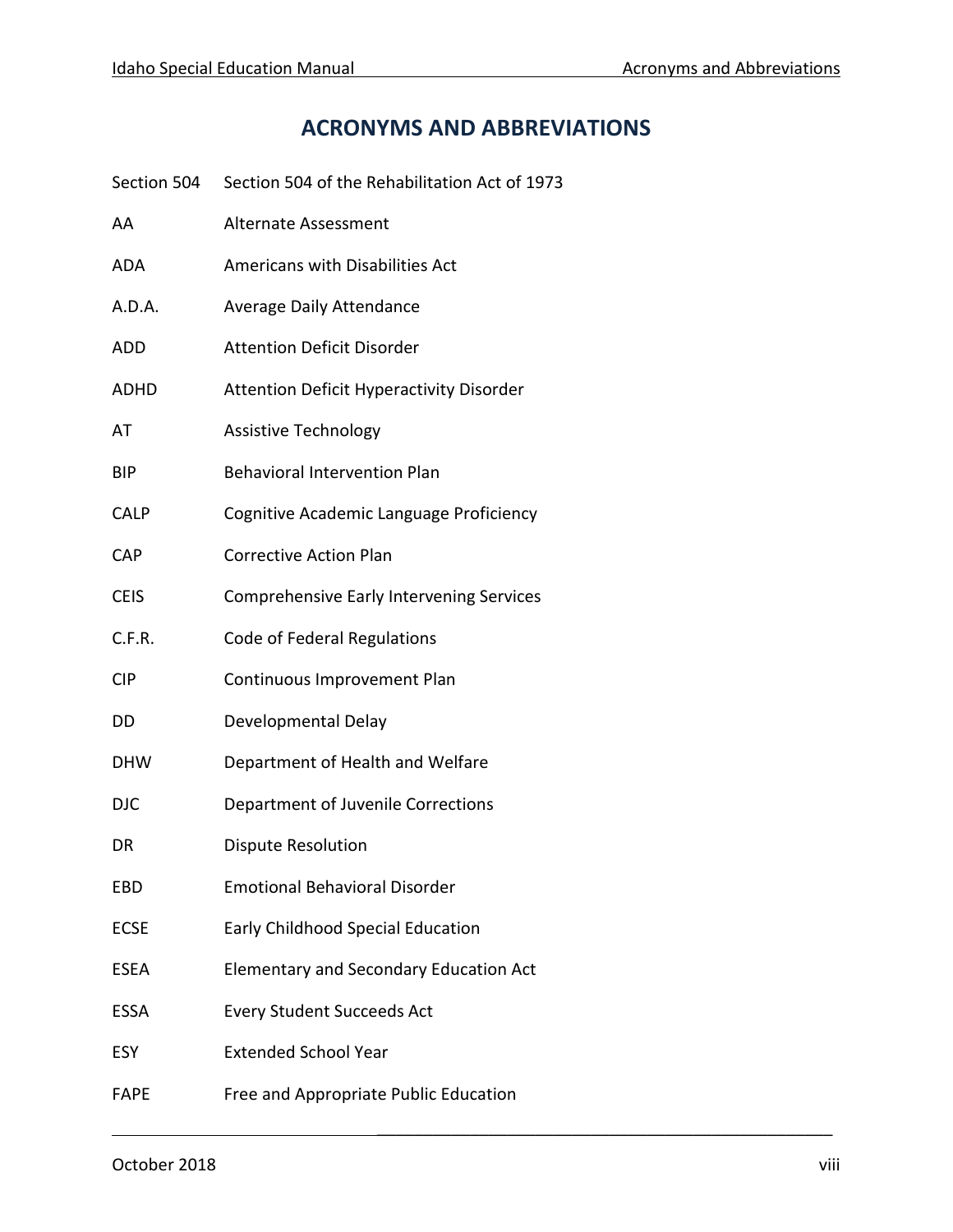| FBA         | <b>Functional Behavioral Assessment</b>                |
|-------------|--------------------------------------------------------|
| FERPA       | Family Educational Rights and Privacy Act              |
| GED         | <b>General Education Development</b>                   |
| <b>IAES</b> | Interim Alternative Educational Setting Intensive      |
| IBI         | <b>Behavioral Interventions</b>                        |
| IDAPA       | <b>Idaho Administrative Procedures Act Individuals</b> |
| <b>IDEA</b> | with Disabilities Education Act Individuals with       |
| IDELR       | Disabilities Education Law Report Independent          |
| IEE         | <b>Educational Evaluation</b>                          |
| IEP         | <b>Individual Education Program</b>                    |
| <b>IFSP</b> | Individual Family Services Plan                        |
| IPUL        | Idaho Parents Unlimited, Inc.                          |
| IQ          | Intelligence Quotient                                  |
| ISAT        | Idaho Standards Achievement Test                       |
| ITP         | Infant/Toddler Program                                 |
| JDC         | Juvenile Detention Center                              |
| LEA         | <b>Local Education Agency</b>                          |
| LEP         | Limited English Proficiency                            |
| LI          | Language Impairment                                    |
| LD          | Learning Disability                                    |
| LRE         | Least Restrictive Environment                          |
| <b>MTSS</b> | Multi-Tiered System of Support                         |
| OCR         | Office of Civil Rights                                 |

 $\overline{\phantom{a}}$  , and the contract of the contract of the contract of the contract of the contract of the contract of the contract of the contract of the contract of the contract of the contract of the contract of the contrac